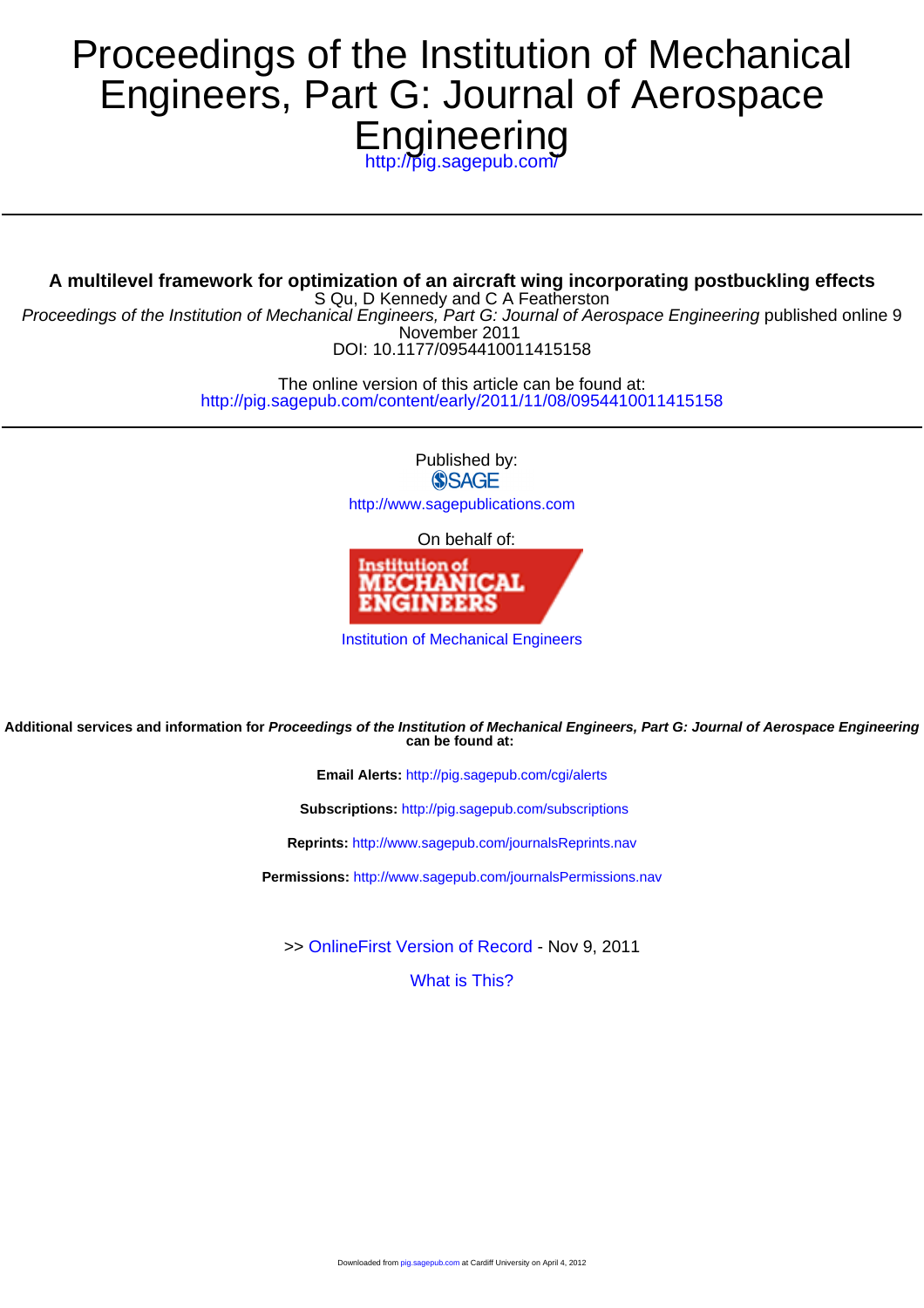# A multilevel framework for optimization of an aircraft wing incorporating postbuckling effects

S Qu, D Kennedy, and C A Featherston\* Cardiff School of Engineering, Cardiff University, Cardiff, UK

The manuscript was received on 31 August 2010 and was accepted after revision for publication on 7 June 2011.

DOI: 10.1177/0954410011415158

Abstract: The optimization of aerospace structures is a very complex problem, owing to the hundreds of design variables a multidisciplinary optimization may contain, so that multilevel optimization is required. This paper presents recent developments to the optimization software VICONOPT MLO, a multilevel optimization interface between the analysis and design software packages VICONOPT and MSC/NASTRAN. The software developed, VICONOPT MLOP (Multilevel Optimization with Postbuckling) incorporates postbuckling behaviour, allowing individual panels to buckle before the design load is reached, while carrying load at a reduced stiffness. By combining two iterative cycles the first of which (known as the analysis cycle) calculates these reduced postbuckling stiffnesses at an individual panel level in order to converge on an appropriate load distribution at a whole structure or system level and the second of which (known as the design cycle) optimizes individual panels based on this load redistribution to converge on an optimized mass for the whole structure. The paper provides a detailed overview of the functionality of the software and a case study is conducted into the optimization of a composite aircraft wing. The results of the case study show substantial mass savings, proving the software's capabilities when dealing with such problems. The time taken for this multilevel optimization also demonstrates the efficiency of the software.

Keywords: exact strip, finite element analysis, optimization, postbuckling, composite

# 1 INTRODUCTION

One of the most important objectives of aircraft structural design is minimizing weight. Therefore, modern design increasingly utilizes high-performance materials, such as carbon-fibre reinforced composites. When combined with efficient analysis and optimization tools, these can lead to significantly increased stiffness, strength, and reliability, while reducing the weight of structural components and systems.

Structural optimization can be defined as the rational finding of a structural design that is the best of all possible designs for a chosen objective and a given set of geometrical and behavioural constraints [1].

\*Corresponding author: Cardiff School of Engineering, Cardiff University, Queen's Buildings, The Parade, Cardiff CF24 3AA, UK. email: FeatherstonCA@cardiff.ac.uk

Various optimization methods have evolved over the years, some of which are better suited to structural engineering applications than others. Numerous methods have been developed to solve constrained optimization problems, which engineering optimization problems almost always are. Generally, these methods can be categorized as indirect and direct. Indirect methods convert the constrained optimization problem into an equivalent unconstrained problem, while direct methods attempt to solve the constrained optimization problem as it is. Examples of indirect methods include penalty-function methods and augmented Lagrange multiplier methods [2–4]. Direct methods include the method of feasible directions, dual methods, and reduced gradient methods [5].

The exact strip software VICONOPT [6, 7] is based on the Wittrick–Williams algorithm [8, 9] and provides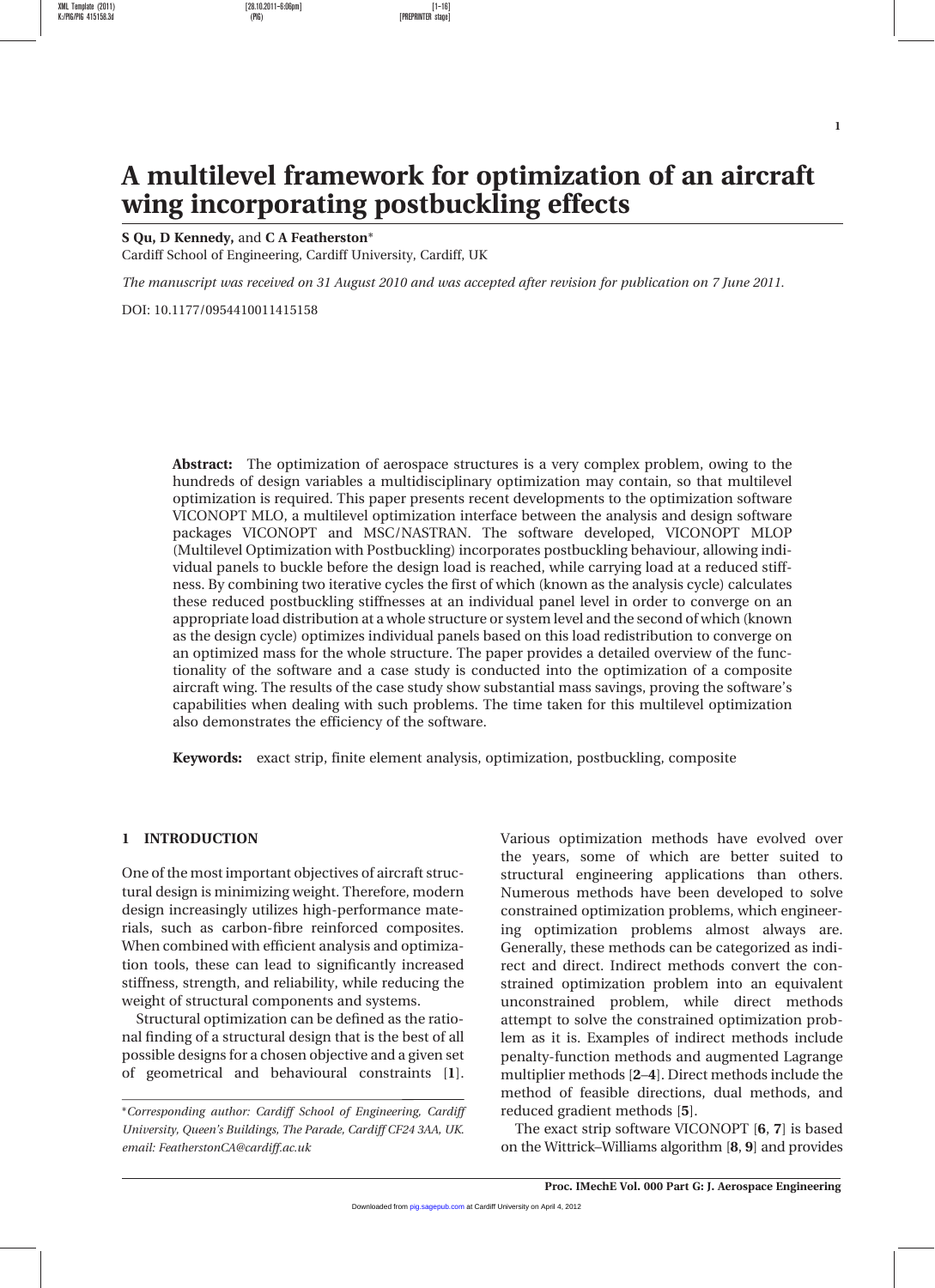a powerful tool for preliminary aircraft design, which performs initial buckling, postbuckling and free vibration analyses of prismatic assemblies of isotropic and anisotropic plates. It covers any prismatic assembly of anisotropic plates which can carry any combination of longitudinally invariant in-plane stresses.

In the simplest (VIPASA) form of the analysis [10], the buckling or vibration mode is assumed to vary sinusoidally in the prismatic direction. This approach gives exact solutions for isotropic and orthotropic panels with simply supported ends carrying no shear load, but otherwise the results are conservative, especially for overall buckling. The main advantage of VIPASA over finite strip and finite element methods is its speed. When compared to the finite element program STAGS (Structural Analysis of General Shells) [11], VIPASA has proved to be 1000 times faster when finding the eigenvalues of a panel [12]. Improved solutions are obtained using VICON analysis [13], which finds the shear modes for an infinitely long structure by coupling sinusoidal responses using a Lagrangian multiplier approach to satisfy the end conditions. Compared with the finite element program STAGS, VICON has proved to be 150 times quicker [12].

In a VICONOPT design problem, a range of different design variables (e.g. plate widths and ply thicknesses) are optimized subject to buckling, strength, stiffness, and geometric constraints, in order to obtain the minimum mass. However, in the context of a more complex structure, such as an aircraft wing, it is important to note that design changes to individual panels influence the stress distribution over the whole structure, and must also be compatible with the geometry of adjacent panels.

The potential to make the optimization of complex structures more manageable by applying a multilevel approach, has encouraged an increase in research activity over recent years, with the majority of work being carried out in the United States. In 1990 the Group for Aeronautical Research and Technology in Europe (GARTEUR) set up an Action Group to review the progress made in the European aerospace community with applying optimization techniques to aircraft wing design as a multilevel problem. The GARTEUR Action Group recommended the development of multilevel optimization software in order to automate many of the procedures explored. In this way, the complexities affecting the optimization process could be better investigated. A summary of the work, results and recommendations of the GARTEUR Action Group has been published in a three volume report, parts of which is available in the open literature [14–16].

More recently new computational procedures for optimization [17] and metamodelling methodology [18] have been developed, in order both to give more accurate results and also to incorporate time efficiencies for complex structural optimization problems. Additionally, researchers are looking for insight based initially on small models e.g. plates or panels, to investigate multi-objective optimization procedures [19, 20].

# 2 POSTBUCKLING ANALYSIS

There is increasing pressure to extend the design envelope into the postbuckling region where this is stable, resulting in more efficient structures limited only by material failure criterion. GARTEUR published a technical report AG-25 [21] on buckling, postbuckling, and collapse research work on aerospace structures and gave recommendations based on three benchmark tests carried out by Airbus France, SAAB and DLR separately. The POSICOSS (Improved POstbuckling SImulation for Design of Fibre COmposite Stiffened Fuselage Stuctures) project was carried out based on the GARTEUR recommendations and aimed to provide an improved, fast and reliable approach for postbucking analysis and design of fibre composite stiffened panels and design guidelines based on experimental data [22]. This was followed by the COCOMAT (Improved MATerial Exploitation at Safe Design of COmposite Airframe Structures by Accurate Simulation of COllapse) project which looked specifically at simulating future design scenarios based on real aircraft structures, and improving experimental data based design guidelines [23].

In line with this VICONOPT has been extended to enable postbuckling analysis [24, 25] of prismatic panels. The method is based on a geometrically non-linear analysis with optional allowance for initial imperfections, and is currently restricted to the VIPASA form of analysis.

After critical buckling has occurred, additional load is carried under a regime in which the stiffness of the panel is reduced by differing amounts owing to the re-distribution of stress among and within the component plates [26]. The ratio of postbuckling to prebuckling axial stiffness is found by an iterative procedure, which establishes the relationship between the applied longitudinal load and the longitudinal end shortening strain. The stabilizing effect of transverse tension, developed in the central portion of the plate when its longitudinal edges remain straight, has been incorporated into the analysis to improve the overall accuracy.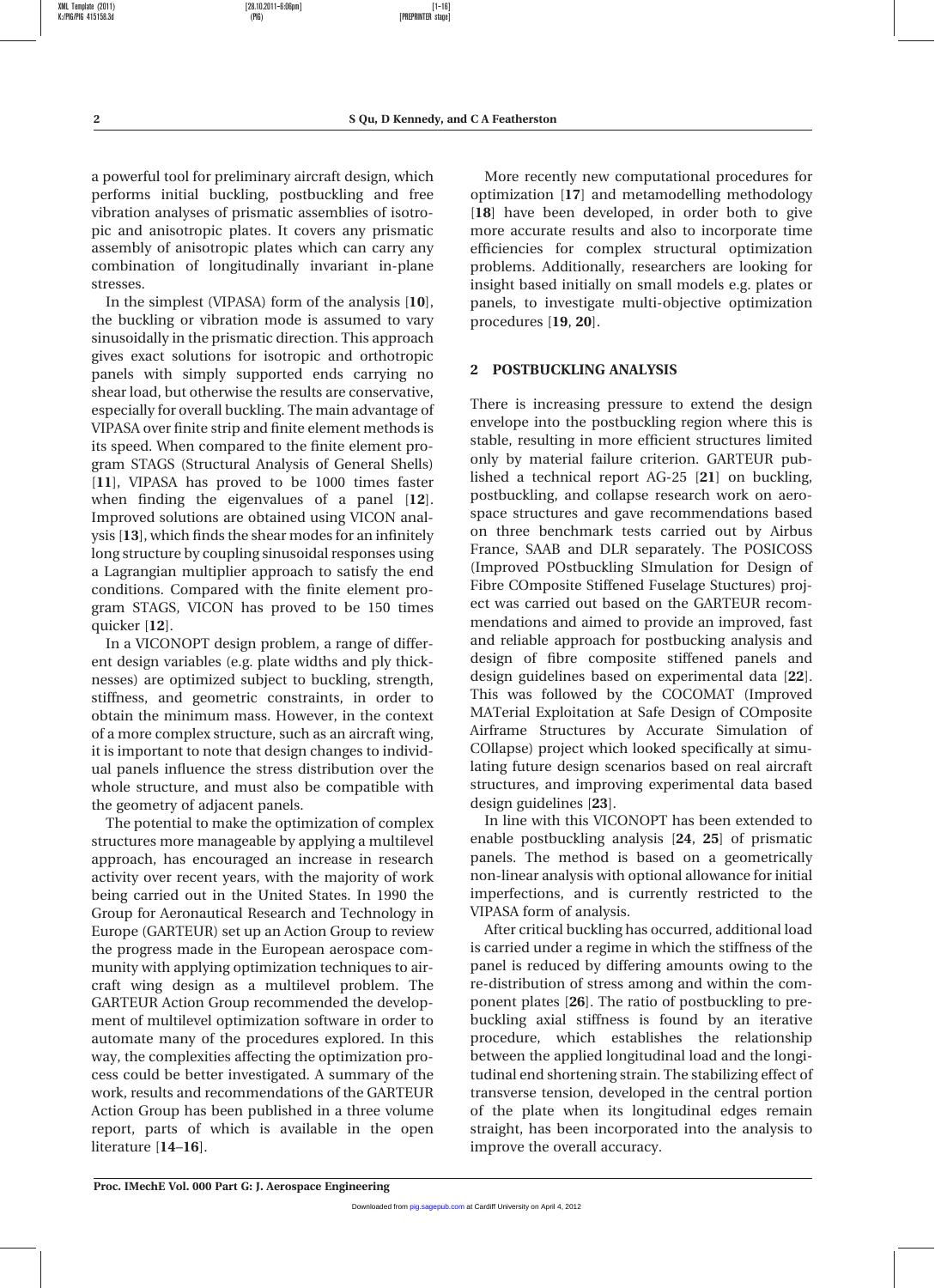The method used to perform postbuckling analysis in VICONOPT is a Newton-based iteration scheme [25]. This method uses Newton iterations to give accurate convergence on the critical buckling load and associated mode. At the start of each new cycle, the longitudinal and/or shear strain is incremented by a certain amount. Then, the total applied load, the stress distribution across the structure and the postbuckling mode shape and amplitude can be determined.

A typical example is shown in Fig. 1. A simply supported square panel with four longitudinal stiffeners (Fig. 1(a)) is loaded in longitudinal compression. The local mode shape of initial buckling shown in Fig. 1(b) is sinusoidal and has six half waves along the panel length. The plots of stress against strain in the postbuckling regime based on the assumptions of no mode jumping and therefore a constant but reduced stiffness in the postbuckling region are given in Fig. 1(c) for various locations through the panel, showing that the average postbuckling stiffness of the panel (skin plus stiffeners) is reduced by about one third relative to the prebuckling stiffness. The stiffness in the skin edge portions (location 1), the stiffener flanges (location 2) and stiffener webs (locations 5 and 6) have negligible reduction. However, in the inter-stiffener skin portions (locations 3 and 4) where there is a large deflection, a large reduction of stiffness has occured.

In postbuckling optimum design, VICONOPT carrys out a postbuckling analysis on the panel before each design cycle. The in-plane stiffness of each plate is then adjusted by using an effective stiffness, which is obtained from the postbuckling results, e.g. Fig. 1(c). The overall longitudinal strain at the design load is predicted by using the average postbuckling stiffness calculated. Then, for each plate load/strain curves are plotted up to this level of strain, so that the effective stiffness of each plate



Fig. 2 Calculation of effective stiffness for a postbuckled plate



Fig. 1 Postbuckling of a stiffened panel. (a) Panel cross-section. (b) Contour and isometric plots of buckling mode. (c) Normalized axial stress-strain plots at various locations in the skin and stiffeners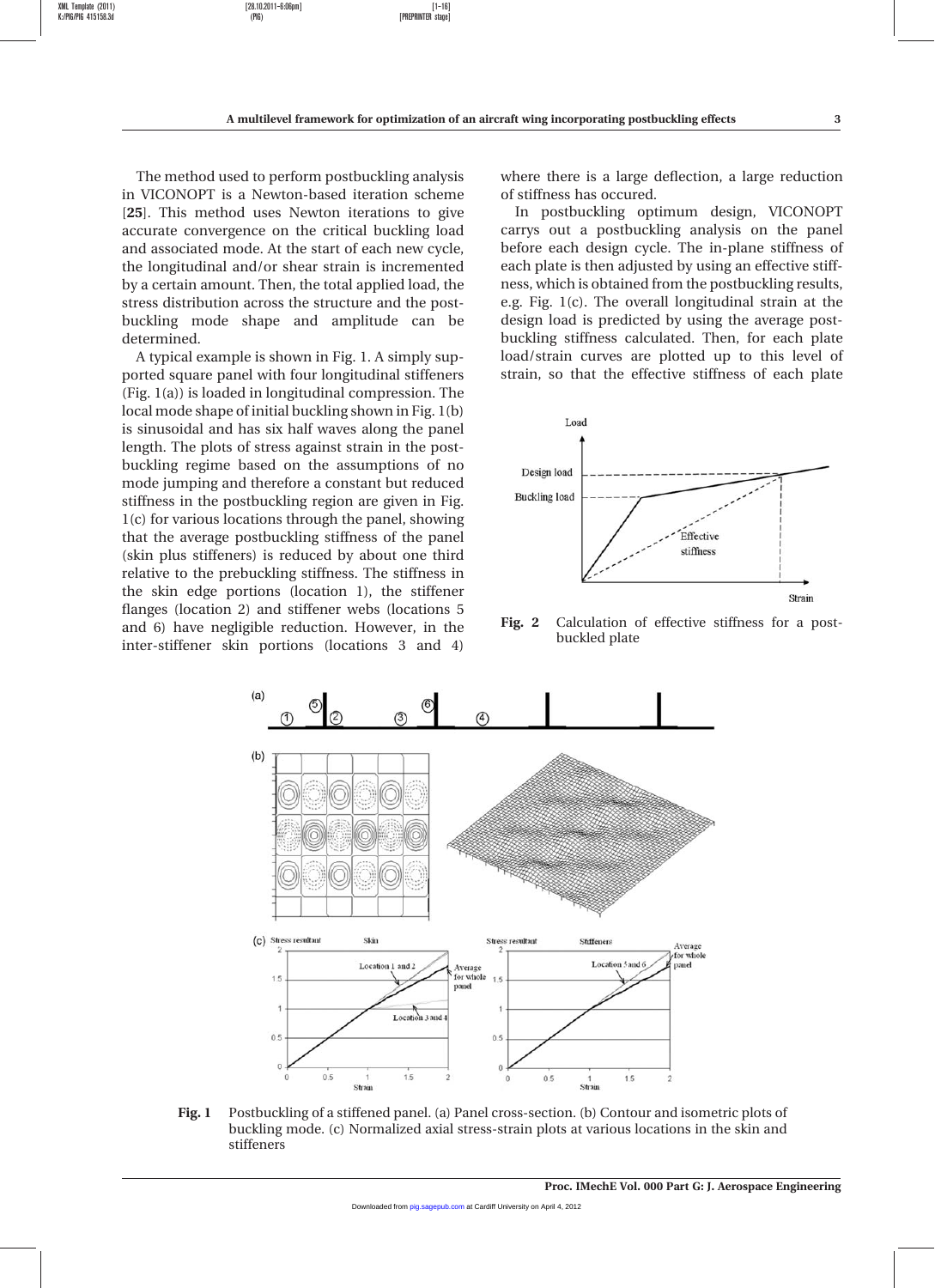can be found by calculating the secant stiffness as shown in Fig. 2.

# 3 VICONOPT MLO

VICONOPT MLO [27] is a Visual  $C_{++}$  program providing a multilevel optimization framework as an interface between VICONOPT and the finite element software MSC/NASTRAN [28] (Fig. 3). Finite element models are created by MSC/PATRAN [29] and a static analysis is performed by MSC/NASTRAN, at an overall or system level. VICONOPT MLO then uses the resultant MSC/NASTRAN data (i.e. geometry, material properties, stress distributions, etc.) together with design variables and appropriate bounds defined by the user, to create VICONOPT input files for each of the structure's constituent panels (i.e. at panel level). VICONOPT analyses and optimizes each of the panels by minimizing the mass subject to initial buckling constraints. Updated finite element model data, including ply thicknesses, is calculated and returned to MSC/NASTRAN by VICONOPT MLO. Further finite element analysis of the whole structure is carried out with the updated geometry to determine the new stress distributions in each panel. Each panel is now re-optimized. The process is repeated until a convergence criterion specified by the user based on the

overall mass of the structure is met. The dashed portion of Fig. 3 illustrates this part of the multilevel optimization framework which will be referred to as the design cycle.

## 4 MULTILEVEL POSTBUCKLING OPTIMIZATION

The developments to VICONOPT MLO described in this paper allow individual panels to buckle before the design load is reached [30]. These panels continue to carry load with differing levels of effective (i.e. secant) stiffness [25]. VICONOPT MLO creates new MSC/NASTRAN data files based on this effective stiffness data and iterates to converge on an appropriate load re-distribution. Once obtained, this load distribution is used as a starting point in the optimization of the constituent panels as before. As illustrated in Fig. 2, the secant stiffness represents the effective stiffness of each plate at the design load, and so captures the load re-distribution at the load level required in the optimization.

The developments form the new software VICONOPT MLOP, and are illustrated by the solid portion of Fig. 3. Prior to each panel level optimization step, a VICONOPT postbuckling analysis is performed on each panel to determine the postbuckling



Fig. 3 Multi-level postbuckling framework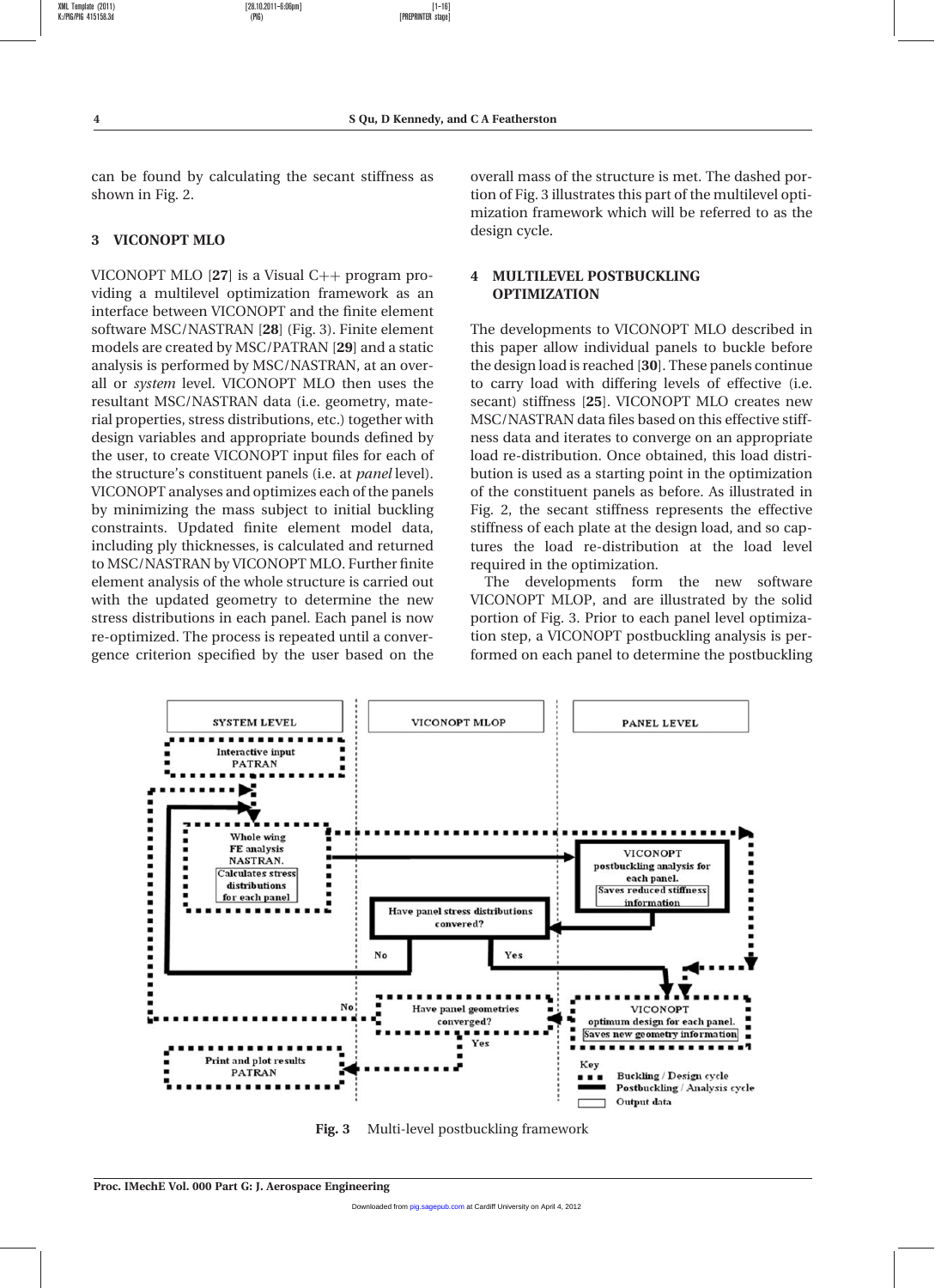stress distribution and the reduced stiffness of each of its component plates. These values will be assumed during the optimization, but it is important to note that they also affect the load-carrying capacity of the postbuckled panel relative to the other panels. It is therefore necessary to repeat the sequence of MSC/ NASTRAN system level static analysis until the stress distributions have converged. Panel optimizations then proceed as before, whereby VICONOPT calculates and returns the updated ply thicknesses for each panel to MSC/NASTRAN by VICONOPT MLOP. Then, further finite element analysis of the whole structure is carried out to determine the new stress distributions in each panel. The whole process is repeated until a mass convergence criterion is met. This part of the optimization process, starting with the NASTRAN results and following the solid line, is referred to as the analysis cycle.

#### 5 COMPUTATIONAL CONSIDERATIONS

#### Mass convergence

As in many optimization problems, one of the biggest challenges in aircraft wing design is convergence, which may take many cycles owing to the large number of design variables. Two different mass convergence checks have been implemented in VICONOPT MLOP, a total mass convergence check and an individual mass convergence check.

The initial total mass of the wing is  $M_0$ . In any design cycle  $i$ , the total mass of the wing is  $M_i$ , and the mass of panel *j* is  $m_{i,i}$ .

For the total mass convergence check, the mass will be considered as converged, if

$$
\left|\frac{M_i - M_{i-1}}{M_0}\right| \le \eta\tag{1}
$$

where  $\eta$  is the convergence criterion.

For the individual mass convergence check, the initial mass of panel *j* will be recorded as  $m_{i,0}$ . The mass of the wing will be considered as converged, only if the mass of each single panel meets the criterion

$$
\left|\frac{m_{j,i}-m_{j,i-1}}{m_{j,0}}\right| \leqslant \eta
$$
\n<sup>(2)</sup>

The number of design cycles performed is strongly affected by the convergence criterion  $\eta$ . In VICONOPT MLOP,  $\eta$  is either defined by the user or a default value 0.01 is used. For the case study described below, the convergence criterion  $\eta$  takes the default value 0.01.

#### Load convergence

For each analysis cycle in a design cycle after the first one, the VICONOPT postbuckling analysis is followed by a load convergence check.

For panel  $j$  in analysis cycle  $k$ , suppose the load in a particular panel is  $p_{j,k}^*$ . The largest initial panel load within the current design cycle will be recorded as  $p_{j,0}^*$ . The load in the whole model will be considered as converged, only if the load in each single panel meets the criterion

$$
\left| \frac{p_{j,k}^* - p_{j,k-1}^*}{p_{j,0}^*} \right| \le \eta \tag{3}
$$

where the convergence criterion  $\eta$  here is the same as used for the mass convergence check.

In a multilevel postbuckling optimization problem, each panel may take more than one type of loading, e.g. axial load, bending moment, shear load, etc. Each of these will have their own largest initial panel load  $p_{j,0}^*$ . The load of the panel will be considered as converged, only if each component of load (e.g. axial, shear, bending) in this panel meets the criterion.

Once the load changes between two subsequent analysis cycles satisfy the convergence criterion, the postbuckling analysis process for the current design cycle is complete.

#### Convergence acceleration

In order to increase efficiency and reduce computational cost, a load convergence acceleration method was used for each component of the load during each analysis cycle.

Suppose the load in a particular panel is  $p$ . In any analysis cycle *k* the starting load is  $p_{k-1}^*$  and the predicted load is  $p_k$ . The expected converged result is  $\overline{p}$ . Assume

$$
\left(\overline{p} - p_{k-1}^*\right) = \alpha \left(p_k - p_{k-1}^*\right) \tag{4}
$$

where  $\alpha$  is a correction ratio between the predicted step and the required step. It is assumed that  $\alpha$  will take the same value in the next cycle, so that

$$
\left(\overline{p} - p_k^*\right) = \alpha \left(p_{k+1} - p_k^*\right) \tag{5}
$$

Solving for  $\alpha$ 

$$
\alpha = \frac{p_k^* - p_{k-1}^*}{p_k + p_k^* - p_{k-1}^* - p_{k+1}}
$$
(6)

In order to avoid numerical difficulties, if  $\alpha$  is less than 0.01 it is adjusted to 0.01; if  $\alpha$  is greater than 2 it is adjusted to 2. Then the prediction  $p_{k+1}$  is replaced by  $p_{k+1}^*$ , given by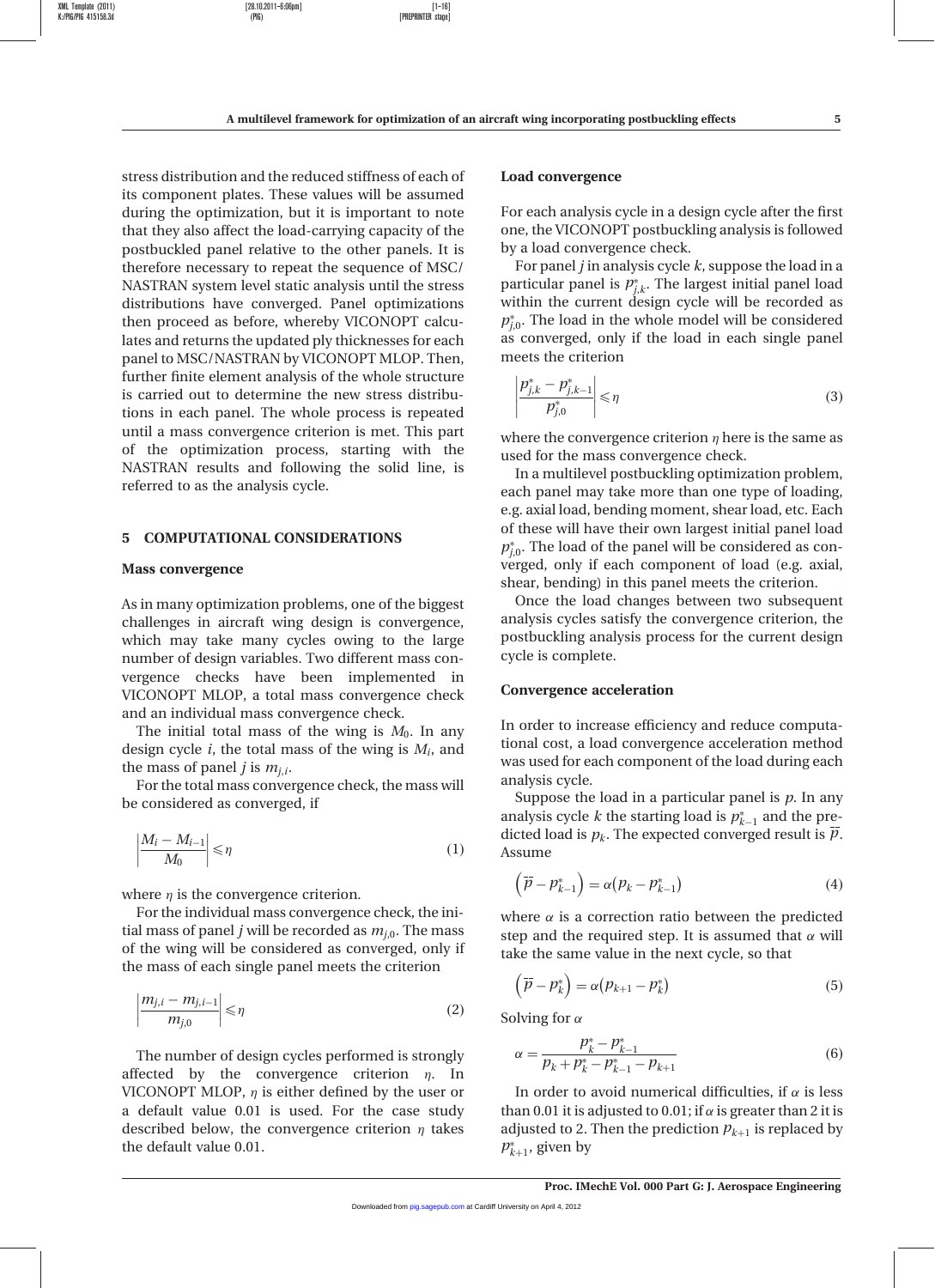$$
p_{k+1}^* = p_k^* + \alpha (p_{k+1} - p_k^*)
$$
\n(7)

This acceleration can only be used after two analysis cycles of each design cycle, because the calculation of a requires two previous results.

#### Plates with negative stiffness

During a postbuckling analysis, some panels contain plates which experience tension, owing to large outof-plane deflection. These plates will have negative reduced stiffness ratios  $\gamma_x$  as shown in Fig. 4, which are not recognized by MSC/NASTRAN.

In these cases, the value of design loading  $p_{desionx}$  for each plate x is assumed to comprise a



Fig. 4 Load against end shortening for a plate with negative stiffness ratio

compressive element plus a tensile one as shown in Fig. 5, which is expressed by the formula

$$
p_{designx} = p_{compx} + p_{tenx} \tag{8}
$$

where  $p_{compx}$  is the assumed compressive load and  $p_{tenx}$  is the assumed tensile load.

Theoretically, an extra pre-buckling stiffness  $\delta^*$  is first applied to all plates to ensure they are under compression as shown in Fig. 6, i.e. point Q replaces point R after postbuckling.

Therefore, in Fig. 6,  $\overrightarrow{OP}$  denotes the prebuckling path,  $\overrightarrow{PQ}$  denotes the postbuckling path, and  $\overrightarrow{QR}$ denotes the necessary adjustment under tensile loading, which is made separately. This gives

$$
\frac{p_{compx}}{p_{crx}} = \frac{\gamma_x}{\beta \gamma} + \delta^* \ge 0
$$
\n(9)

and theoretically always has

$$
\frac{p_{designx}}{p_{crx}} = \frac{\gamma_x}{\beta \gamma} \tag{10}
$$

In order to meet the condition of equation (9) for all plates, the most negative reduced stiffness ratio  $\gamma^* = \min \gamma_x$  for the whole wing is used to select  $\delta^*$ , giving

$$
\delta^* = -\frac{\gamma^*}{\beta \gamma} \quad (\geq 0) \tag{11}
$$

The effective non-negative reduced stiffness ratios  $\gamma_{\text{conv}}$  for each plate is then given by

$$
\gamma_{compx} = \frac{\frac{p_{compx}}{p_{crx}}}{\frac{\varepsilon}{\varepsilon_{cr}} + \delta^*} = \frac{\frac{\gamma_x}{\beta y} + \left(\frac{-\gamma^*}{\beta y}\right)}{\frac{1}{\beta y} + \left(\frac{-\gamma^*}{\beta y}\right)} = \frac{\gamma_x - \gamma^*}{1 - \gamma^*}
$$
(12)



Fig. 5 Schematic load distributions across a panel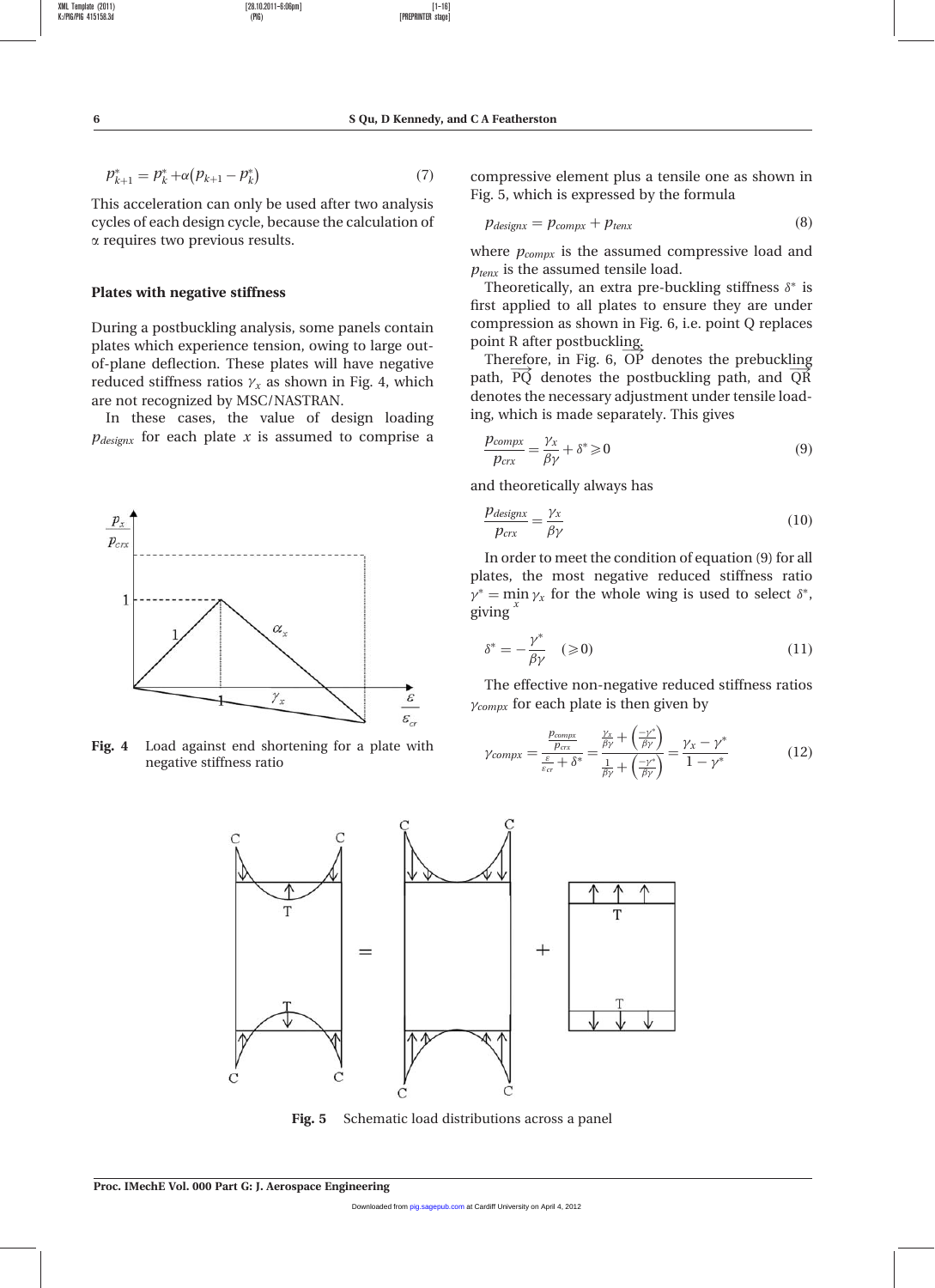

Fig. 6 Theoretical calculation for a plate with negative stiffness ratio

Substituting equation (11) into equation (9) gives

$$
\frac{p_{compx}}{p_{crx}} = \frac{\gamma_x}{\beta \gamma} - \frac{\gamma^*}{\beta \gamma}
$$
(13)

which using equation (10), gives

$$
p_{compx} = p_{designx} \left( 1 - \frac{\gamma^*}{\gamma_x} \right) \tag{14}
$$

When superposing the assumed tension, the effective stiffness ratio used is

$$
\gamma_{tenx} = 1 \tag{15}
$$

The assumed tension  $p_{tenx}$  is applied, in order to remove the extra stiffnesses, resulting in

$$
\frac{p_{tenx}}{p_{crx}} = -\delta^* = \frac{\gamma^*}{\beta \gamma}
$$
\n(16)

which using equation (10), gives

$$
p_{tenx} = p_{designx} \left(\frac{\gamma^*}{\gamma_x}\right) \tag{17}
$$

MSC/NASTRAN is called twice to find the true design load  $p_{designx}$  for VICONOPT, once for compression and once for tension.

The first time MSC/NASTRAN is called, the most negative reduced stiffness ratio for the whole wing  $\gamma^* = \min \gamma_x$  is determined and the MSC/NASTRAN input file is created using the effective non-negative reduced stiffness ratios  $\gamma_{compx}$  for each plate, given by

equation (12). The applied compresive load  $p'_{compx}$ calculated by MSC/NASTRAN is given by the point T in Fig. 6, which corresponds to a normalized strain of  $\frac{1}{\beta\gamma}$  and reduced stiffness ratio  $\gamma_{compx}$ . This is expressed by

$$
\frac{p'_{compx}}{p_{crx}} = \frac{\gamma_{compx}}{\beta \gamma} = \frac{\frac{\gamma_x - \gamma^*}{1 - \gamma^*}}{\beta \gamma}
$$
(18)

Substituting equation (10) into equation (18) gives

$$
p'_{compx} = p_{designx} \frac{\gamma_x - \gamma^*}{(1 - \gamma^*)\gamma_x} \tag{19}
$$

Then, from equations (14) and (19), it can be seen that

$$
p_{compx} = p'_{compx}(1 - \gamma^*)
$$
\n(20)

i.e. the requirement that the compressive loads  $p'_{compx}$ calculated by MSC/NASTRAN are all multiplied by the positive factor  $(1 - \gamma^*)$ .

MSC/NASTRAN is now called for a second time, with effective reduced stiffness ratios for each plate given by  $\gamma_{tenx} = 1$ , giving an applied tensile load  $p'_{tenx}$ as shown by the point S in Fig. 6, which also corresponds to a normalized strain of  $\frac{1}{\beta \gamma}$ . This is expressed by

$$
\frac{p'_{tenx}}{p_{crx}} = \frac{\gamma_{tenx}}{\beta \gamma} = \frac{1}{\beta \gamma}
$$
\n(21)

Substituting equation (10) into equation (21) gives

 $\underline{p}$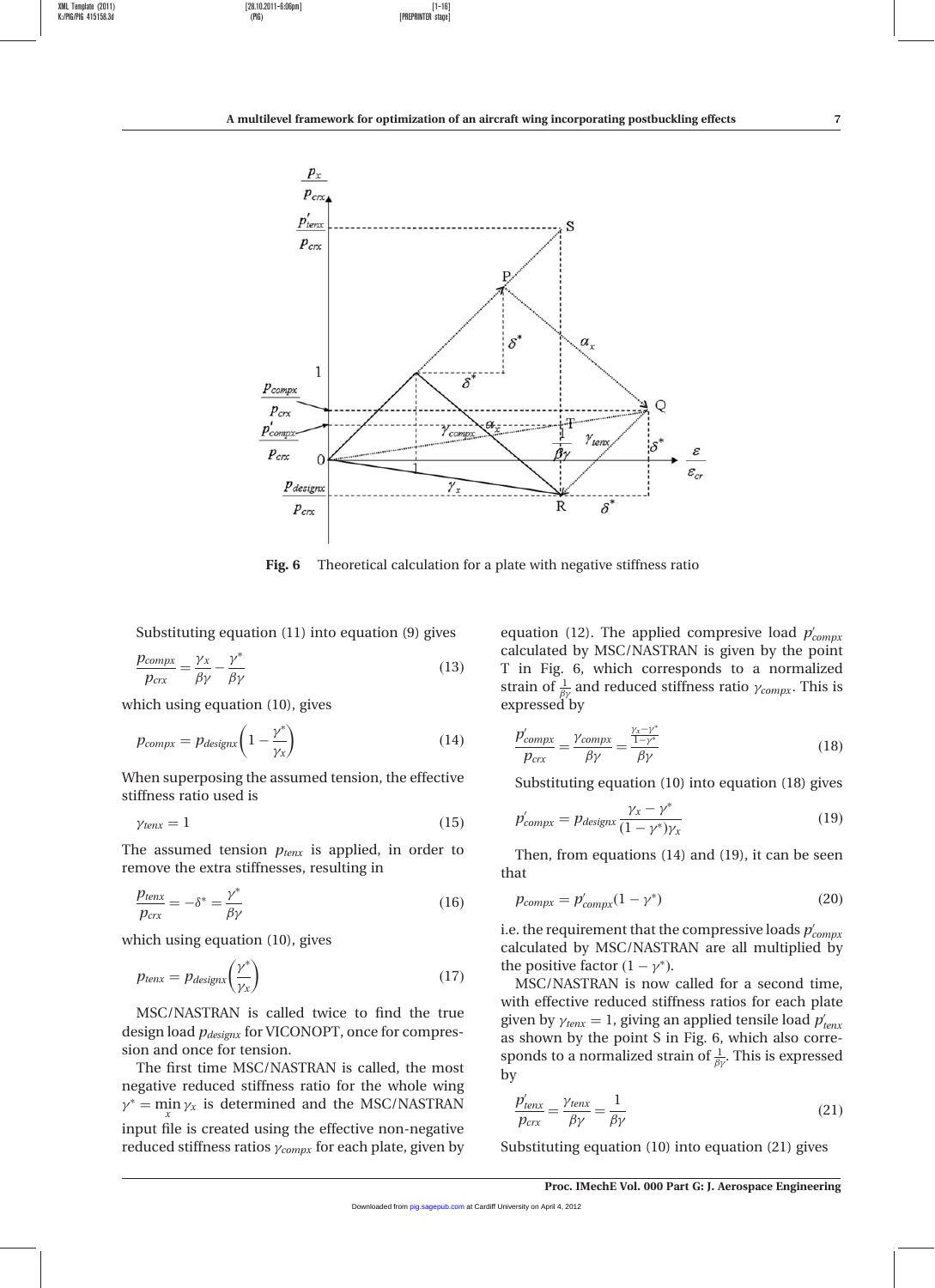

Fig. 7 (a) Wing structure showing skin panels, spars and ribs; (b) typical skin panel, showing skin plates and stringers; (c) load case:twist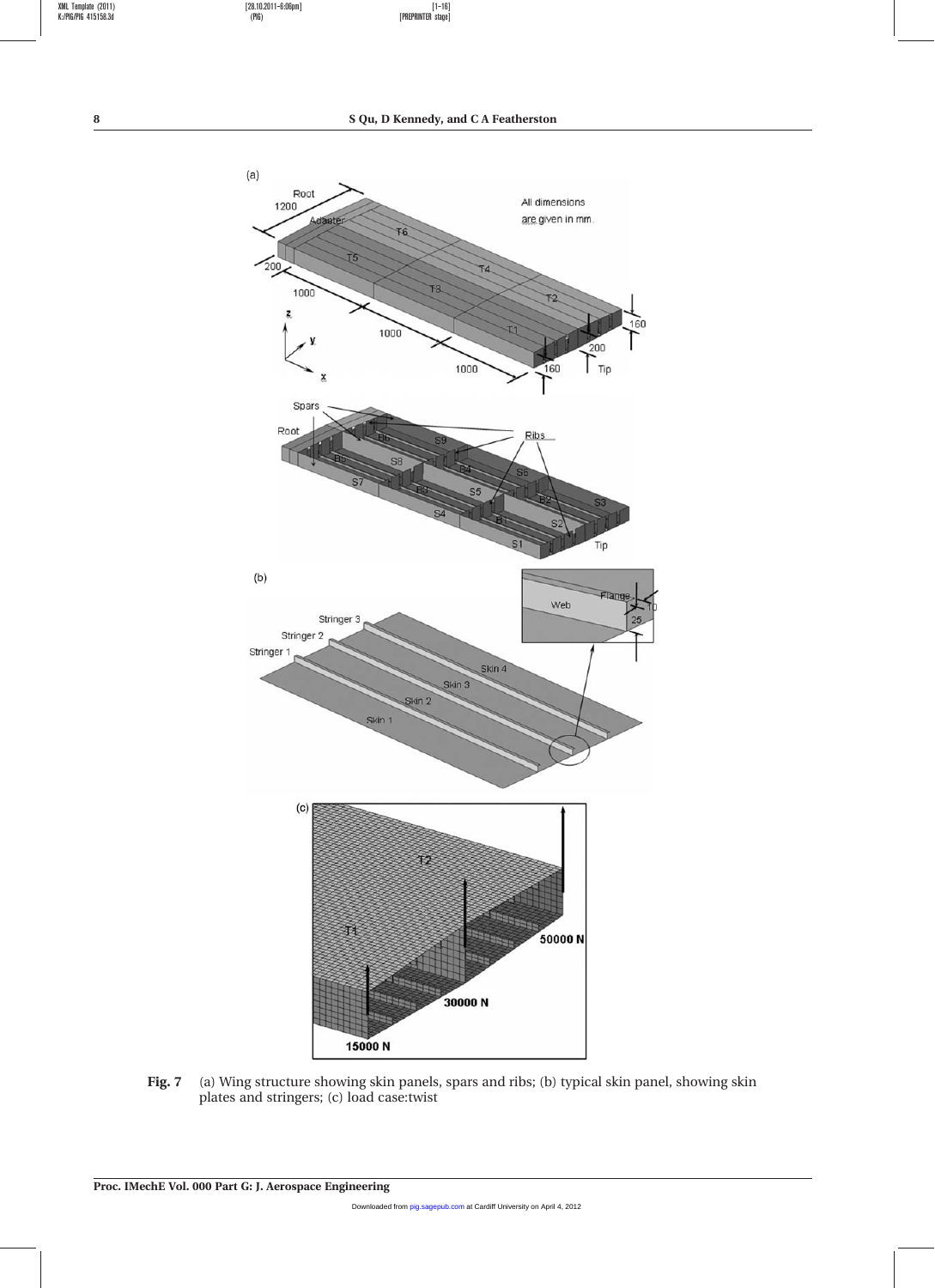Table 1 Material properties of high strength carbon-epoxy (GARTEUR [14–16])

| High-strength carbon-epoxy                 |                               |         |
|--------------------------------------------|-------------------------------|---------|
| Longitudinal Young's modulus               | $E_1(N/mm^2)$                 | 140 000 |
| Transverse Young's modulus                 | $E_2(N/mm^2)$                 | 10 000  |
| In-plane shear modulus                     | $G_{12}(N/mm^2)$              | 5000    |
| Major Poisson's ratio                      | ν                             | 0.3     |
| Ultimate longitudinal tensile strength     | $\max \sigma_{1t}(N/mm^2)$    | 1500    |
| Ultimate longitudinal compressive strength | $\max \sigma_{1c}(N/mm^2)$    | 1200    |
| Ultimate transverse tensile strength       | $\max_{\sigma_{2t}} (N/mm^2)$ | 50      |
| Ultimate transverse compressive strength   | max. $\sigma_{2c}(N/mm^2)$    | 250     |
| Ultimate in-plane shear strength           | $\max .\tau_{12}(N/mm^2)$     | 70      |
| Density                                    | $\rho(g/mm^3)$                | 0.0016  |

Table 2 Initial ply thicknesses, upper and lower bounds (all in mm)

|                         |                                      | Initial design | Lower bound | Upper bound |
|-------------------------|--------------------------------------|----------------|-------------|-------------|
| T1, T2, B1, B2 (Tip)    |                                      |                |             |             |
| Skin                    | $45^{\circ}$ and $-45^{\circ}$ plies | 0.250          | 0.125       | 1.500       |
|                         | $90^{\circ}$ plies                   | 0.500          | 0.125       | 1.500       |
|                         | $0^{\circ}$ plies                    | 0.500          | 0.125       | 1.500       |
| Web                     | $45^{\circ}$ and $-45^{\circ}$ plies | 0.125          | 0.125       | 1.500       |
|                         | $90^{\circ}$ plies                   | 0.250          | 0.125       | 1.500       |
|                         | $0^{\circ}$ plies                    | 1.500          | 0.125       | 1.500       |
| Flange                  | $45^{\circ}$ and $-45^{\circ}$ plies | 0.125          | 0.125       | 1.500       |
|                         | $90^{\circ}$ plies                   | 0.250          | 0.125       | 1.500       |
|                         | $0^{\circ}$ plies                    | 1.500          | 0.125       | 1.500       |
| T3, T4, B3, B4 (Middle) |                                      |                |             |             |
| Skin                    | $45^{\circ}$ and $-45^{\circ}$ plies | 0.375          | 0.125       | 1.500       |
|                         | $90^{\circ}$ plies                   | 0.625          | 0.125       | 1.500       |
|                         | $0^{\circ}$ plies                    | 1.000          | 0.125       | 1.500       |
| Web                     | $45^{\circ}$ and $-45^{\circ}$ plies | 0.250          | 0.125       | 1.500       |
|                         | $90^{\circ}$ plies                   | 1.250          | 0.125       | 1.500       |
|                         | $0^{\circ}$ plies                    | 2.000          | 0.125       | 2.000       |
| Flange                  | $45^{\circ}$ and $-45^{\circ}$ plies | 0.250          | 0.125       | 1.500       |
|                         | $90^{\circ}$ plies                   | 1.250          | 0.125       | 1.500       |
|                         | $0^{\circ}$ plies                    | 2.000          | 0.125       | 2.000       |
| T5, T6, B5, B6 (Root)   |                                      |                |             |             |
| Skin                    | $45^{\circ}$ and $-45^{\circ}$ plies | 0.500          | 0.125       | 1.500       |
|                         | $90^{\circ}$ plies                   | 0.750          | 0.125       | 1.500       |
|                         | $0^{\circ}$ plies                    | 1.500          | 0.125       | 1.500       |
| Web                     | $45^{\circ}$ and $-45^{\circ}$ plies | 0.375          | 0.125       | 1.500       |
|                         | $90^{\circ}$ plies                   | 2.250          | 0.125       | 2.250       |
|                         | $0^{\circ}$ plies                    | 2.500          | 0.125       | 2.500       |
| Flange                  | $45^{\circ}$ and $-45^{\circ}$ plies | 0.375          | 0.125       | 1.500       |
|                         | 90° plies                            | 2.250          | 0.125       | 2.250       |
|                         | $0^{\circ}$ plies                    | 2.500          | 0.125       | 2.500       |
| Spars S1-S9             |                                      |                |             |             |
|                         | $45^{\circ}$ and $-45^{\circ}$ plies | 0.375          | 0.188       | 0.563       |
|                         | 90° plies                            | 1.500          | 0.750       | 2.250       |
|                         | $0^{\circ}$ plies                    | 4.000          | 2.000       | 6.000       |

$$
p'_{tenx} = \frac{p_{designx}}{\gamma_x} \tag{22}
$$

Then, from equations (11) and (22), it can be seen that

$$
p_{tenx} = p'_{tenx} \gamma^* \tag{23}
$$

i.e. the compressive loads  $p'_{tenx}$  calculated by MSC/ NASTRAN are all scaled by the negative factor  $\gamma^*$  to give tensile loads.

Finally, the load calculations form equations (20) and (23) are substituted into equation (8) to determine the real applied design load  $p_{designx}$  for VICONOPT. VICONOPT MLOP carries out this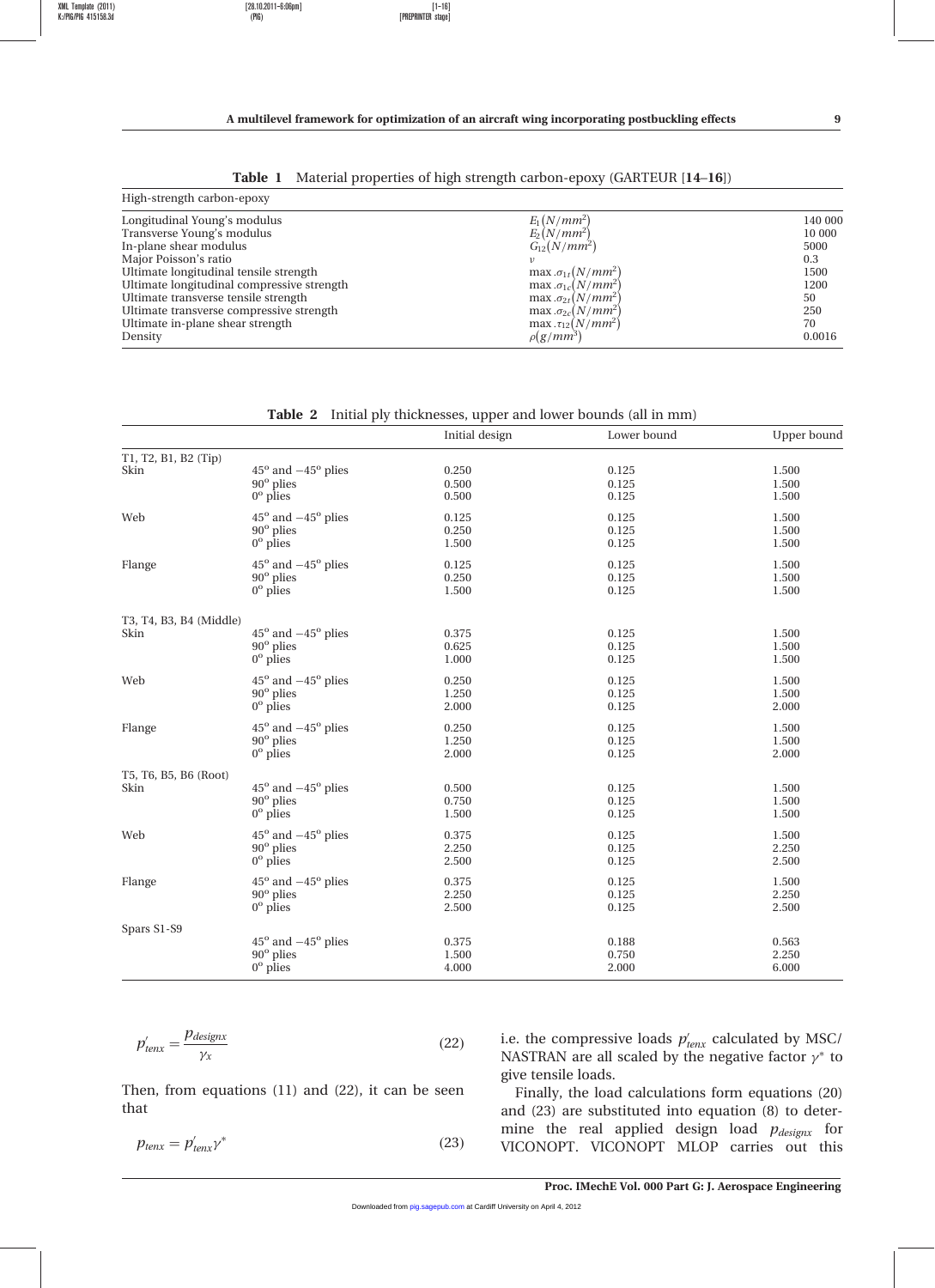

Fig. 8 Mass changes during the multilevel optimization process (a) total mass changes, (b) mass changes in adjacent panels

Table 3 Changes of mass in designs obtained by VICONOPT MLO. and VICONOPT MLOP. Percentage changes are relative to the initial design

|              |                                                              | Top skin                                            | Bottom skin                                                | <b>Spars</b>                                    | Total                                               |
|--------------|--------------------------------------------------------------|-----------------------------------------------------|------------------------------------------------------------|-------------------------------------------------|-----------------------------------------------------|
|              | Initial design                                               | $34935$ g                                           | 34935 g                                                    | 21216 g                                         | $91086$ g                                           |
| Final design | Previous solution VICONOPT MLO<br>New solution VICONOPT MLOP | 55081 g $(+57.67%)$<br>$28796 \text{ g} (-17.57\%)$ | $10308 \text{ g}$ (-70.49%)<br>$11416 \text{ g}$ (-67.32%) | 21216 g $(\pm 0\%)$<br>$10612$ g ( $-49.98\%$ ) | $86605 \text{ g} (-4.92\%)$<br>50825 g $(-44.20\%)$ |

whole process automatically if any negative stiffnesses are found.

In practical terms, MSC/NASTRAN not only has difficulty in considering negative stiffnesses, but also zero stiffnesses. In order to avoid zero stiffnesses, values of  $\delta^*$  are always taken to be slightly larger than those calculated from equation (8).

## 6 AIRCRAFT WING DESIGN

A case study based on recommendations made by GARTEUR [14–16] was conducted into the optimization of the schematic composite aircraft wing shown in Fig. 7(a), in order to demonstrate the capabilities of VICONOPT MLOP.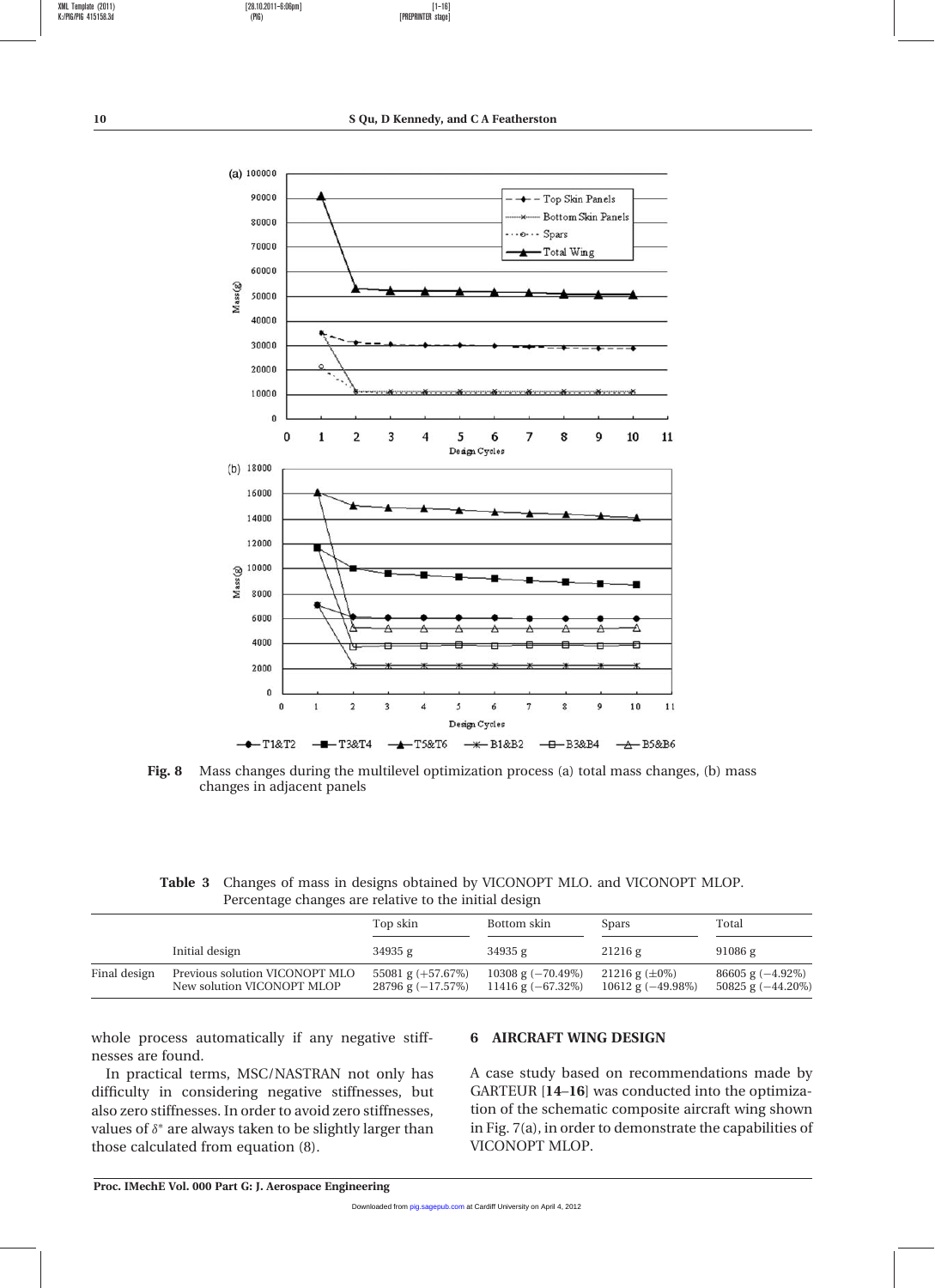

Fig. 9 Changes of ply thicknesses in panel T5, (a) skin, (b) flange and (c) web

The wing contains 12 skin panels, six at the top and six at the bottom, three spars and four ribs (Fig. 7(a)). The objective was to optimize the ply thicknesses in each of the skin and spar panels. No attempt was made to optimize the ribs, which were included in the model to provide simply supported edge conditions for the skin.

Three L-shaped stringers are connected to each skin panel using rigid displacement constraints (i.e. degrees of freedom involving displacement at coincident points in the skin and stringer are constrained to be the same). These stringers provided increased longitudinal stiffness and increase the local buckling capacity of the skin. This configuration results in a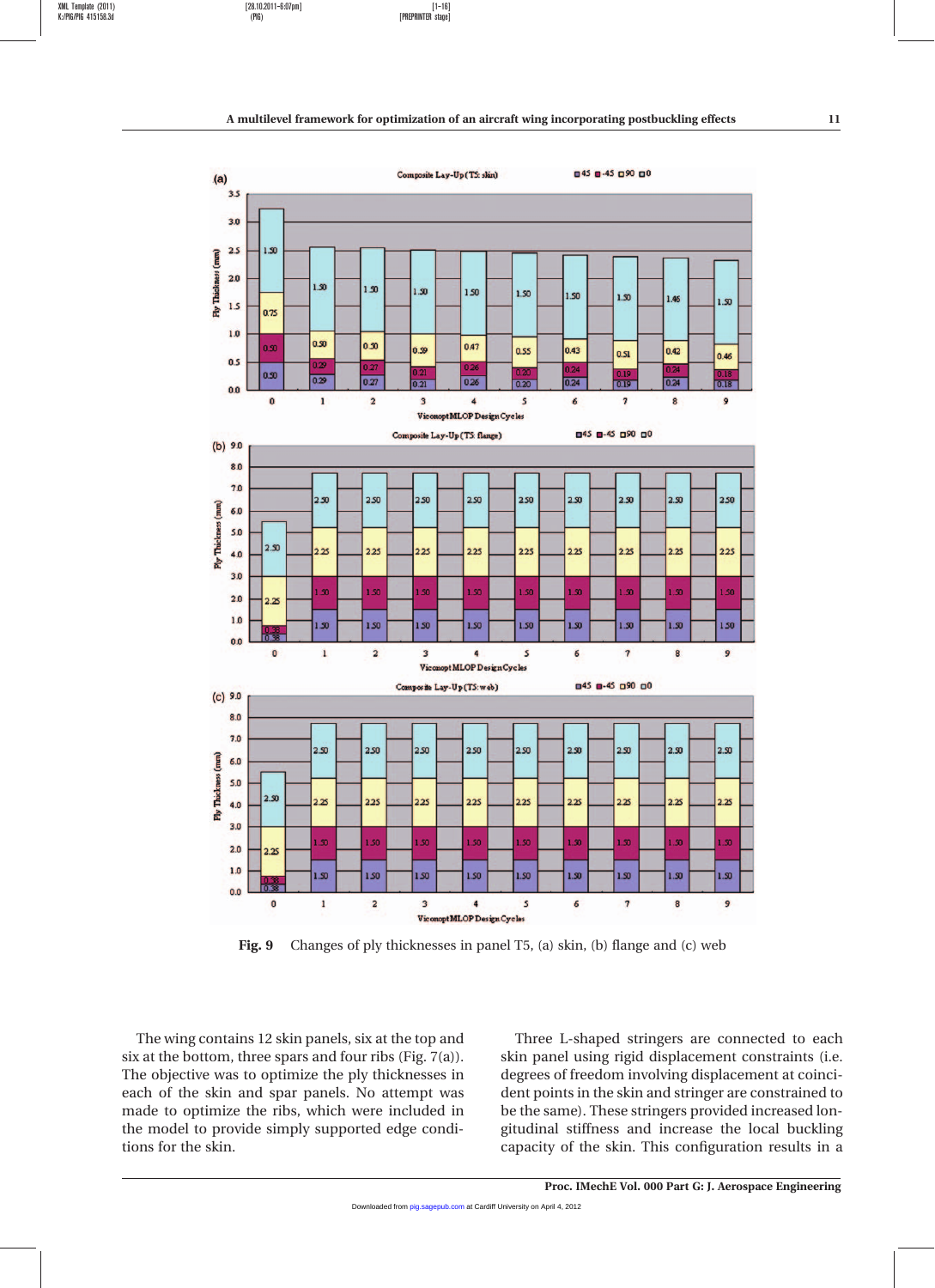total of ten plates to be defined: four skin plates, three webs and three flanges (Fig. 7(b)). Individual property cards were specified in the MSC/NASTRAN model for each of the component plates, in order to account for the variation of reduced postbuckling stiffness, and also allowing the user to define separate design variables for each plate. A uniform mesh consisting of 29 280 quadrilateral elements (QUAD4) was generated for the overall wing, which resulted in a model with 126 860 degrees of freedom. To model realistic boundary conditions, the root of the wing was attached to a steel adapter, which was fully clamped at its free end. The optimization covered panels T1– T6 on the top skin, panels B1–B6 on the bottom skin and panels S1–S9 on the three spars. The ribs were assumed to be of fixed dimensions and sufficient to provide simple support to the skin panels. Figure 7(b) shows details of the skin/stringer configuration for each of the 12 skin panels.

The loading of Fig. 7(c) was considered, which twists the wing about its longitudinal axis. This is the most testing of the two load cases taken from the GARTEUR recommendations. It primarily generates axial loads and bending moments in the panels. The relatively small shear and transverse loads were ignored during the postbucking analysis. During the optimization, buckling was permitted at a minimum of 50 per cent of the design load.

High-strength carbon-epoxy was used as the material for the individual laminae of all component plates. Table 1 summarizes the properties in the principal material directions, together with the material density and the ultimate material strengths, which were used as allowable limits in the optimization. The onset of damage below these limits was not considered in the present study.

In the initial design, each plate has a symmetric balanced lay-up  $(-45^\circ/45^\circ/90^\circ/0^\circ/90^\circ/45^\circ/-45^\circ)$ with different thicknesses for skin, web and flange plates and spars. The initial ply thicknesses and the design variables in the VICONOPT models for each panel and spar are shown in Table 2.

#### 7 NUMERICAL RESULTS

An initial static finite element analysis was carried out for the overall wing by MSC/NASTRAN, Then VICONOPT models were generated for the individual skin panels and spars using VICONOPT MLOP. A total 135 design variables were specified for the ply thicknesses of their component plates.

VICONOPT MLOP carried out a total of ten multilevel optimization cycles, before the strictest convergence criterion for the mass of each panel was met. Figure 8(a) shows the mass changes during the



Fig. 10 Load changes during the multilevel optimization process: top skin panels (a) T5, (b) T6; bottom skin panels (c) B5, (d) B6; spar panel (e) S5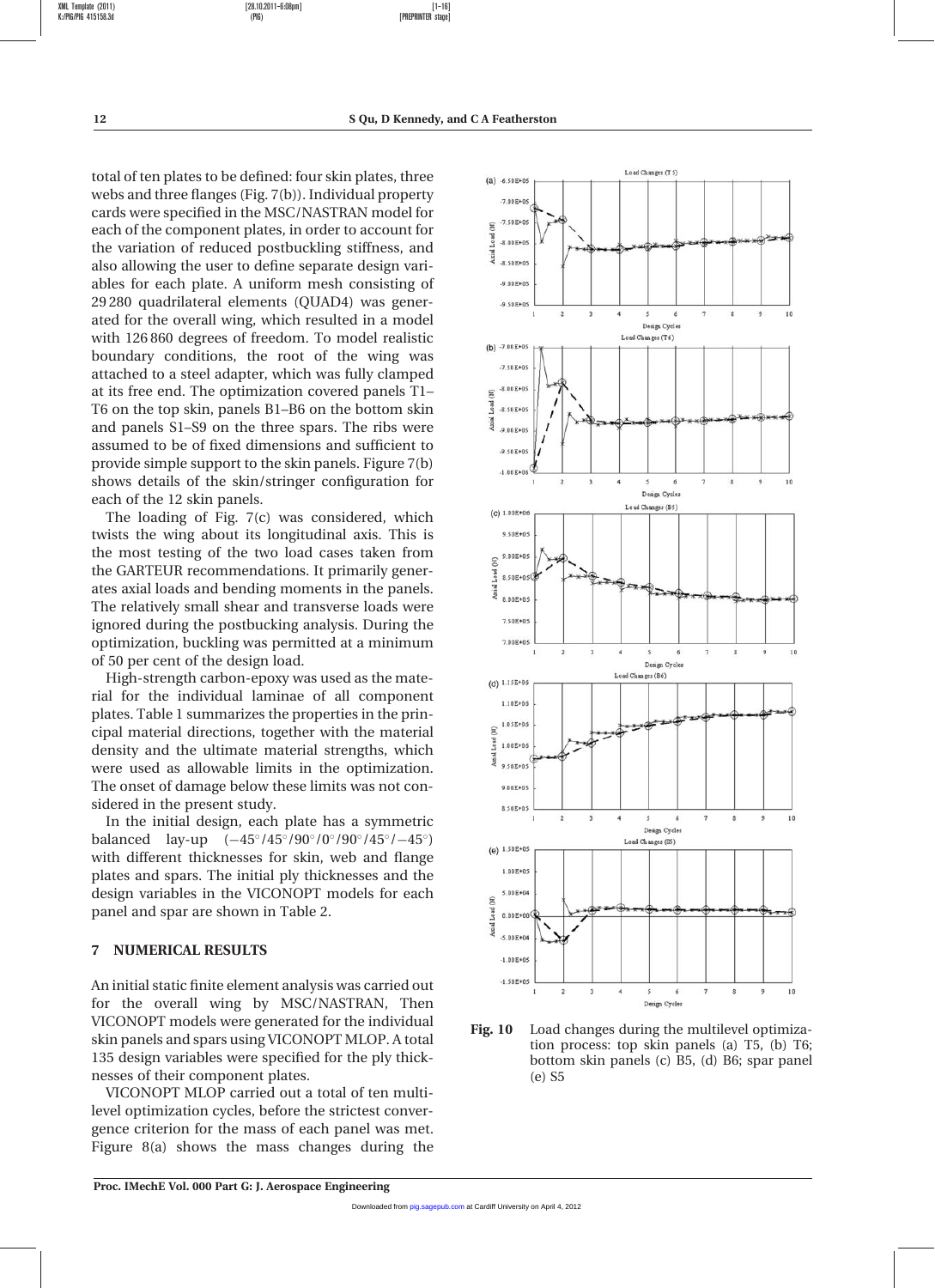multilevel optimization process. It can be seen that the total mass of the wing converged well on a value of approximately 50 kg, which represented a total saving of 44 per cent over the initial design. All the panels experienced a decrease in mass. But the mass of the bottom skin panels reduced much more significantly than the top panels, owing to them being in tension. Figure 8(b) shows mass changes for the individual pairs of panels on the top and bottom skin panels. As expected, the root panels which are required to carry higher loads (panels T5, T6, B5, and B6) had more material assigned to them than the tip panels

(panels T1, T2, B1, and B2). The mass of the spars reduced by 50 per cent over the initial design, maintaining approximately the same percentage of wing mass and therefore avoiding attracting an artificially high percentage of the load.

Comparison of these VICONOPT MLOP results with those obtained using the previous code VICONOPT MLO [31], shows significant advantages in terms of mass savings, as shown in Table 3. The top skin panels previously increased in mass, but decreased in mass in VICONOPT MLOP when postbuckling was allowed. Changes in mass in the bottom



Fig. 11 Longitudinal stress contours for the initial designs, (a) top skin (b) spars (c) bottom skin (N/  $mm<sup>2</sup>$ )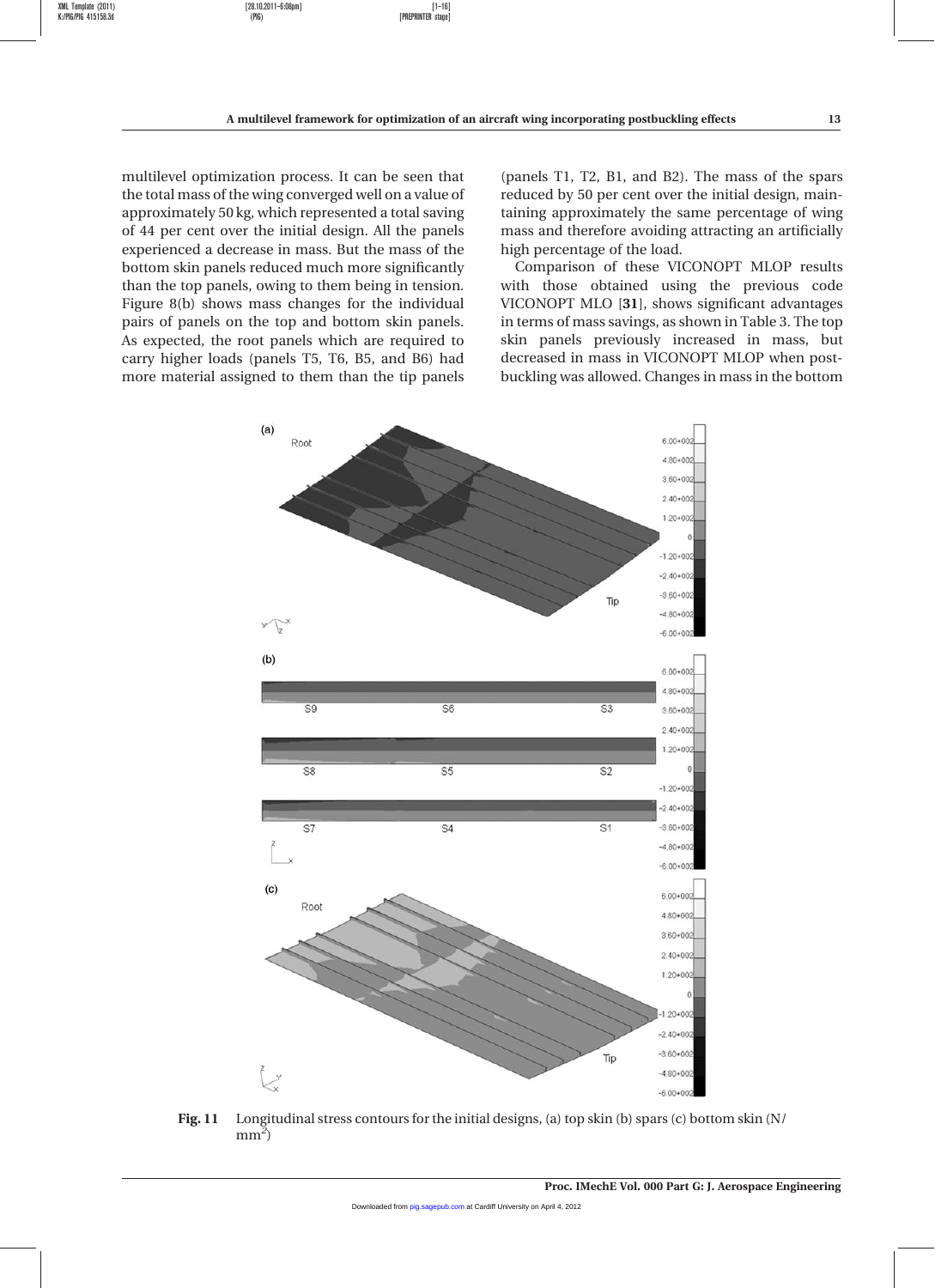skin panels were similar in the two solutions; since their design was limited by stress constraints and not by buckling. Significant weight reduction has been achieved in the spars, which remain unbuckled, since these were not designed in the previous solution, but have been considered in the new one.

The total mass of the wing showed very good convergence after three design cycles (Fig. 8(a)); the optimization carried on however, owing to mass/load changes in individual panels. The number of design cycles could be reduced by applying a looser

convergence criterion  $\eta$  instead of the 1 per cent used during the optimization. For example, if  $\eta$  is set to 0.03, the number of design cycles can be reduced to approximately seven, and if  $\eta$  is 0.05 this number can be reduced to four.

During optimization, the bottom skin panels did not buckle because they carried large tension loads together with negligible shear loads. In these cases, the VICONOPT MLOP design is governed by strength constraints rather than buckling. In the final design, the ply thicknesses of tension panels B1and B2



Fig. 12 Longitudinal stress contours for the final designs, (a) top skin (b) spars and (c) bottom skin  $(N/mm<sup>2</sup>)$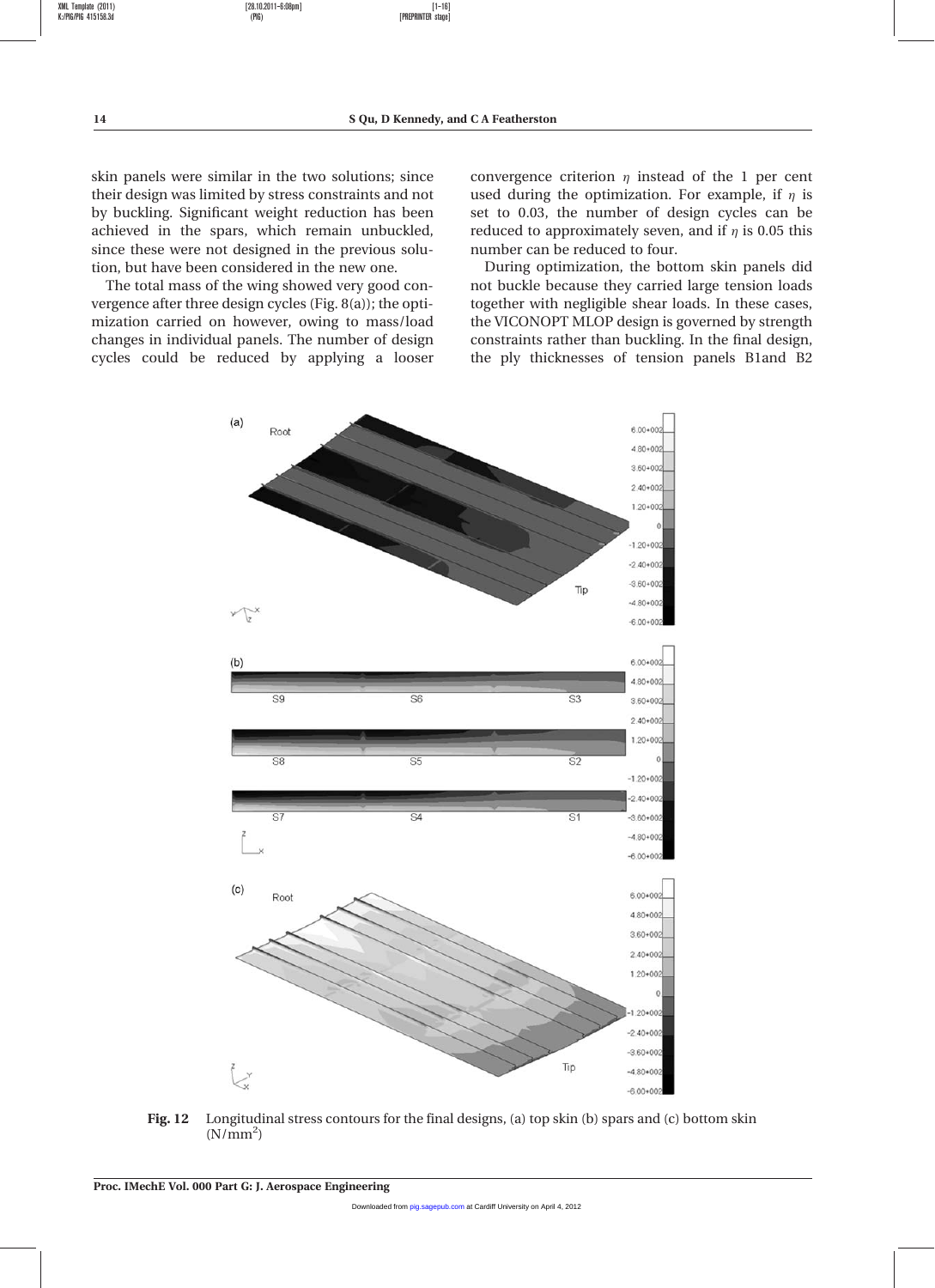reached their lower bounds, but panels B3–B6 did not, because the tension near the root of wing was too large to avoid the stress constraints.

Figure 9 shows the ply thickness changes for panel T5. In this compression panel, almost all of the  $0^\circ$ layers, which take most of the loading, reach their upper bounds. All the flange thicknesses are increased to give enough stiffness to carry the loading. The ply thicknesses in the webs are increased because additional stiffness is required after the flanges have reached their upper bounds. The thicknesses of the  $\pm 45^\circ$  layers are increased to carry shear loads. Details of the ply thickness changes for the remaining thicknesses can be found in Qu [32].

Figure 10 shows the load changes in top skin panels T5 and T6, bottom skin panels B5 and B6 and spar panel S5. The converged load in each design cycle is indicated by a circle. By applying the convergence acceleration method of section 5.2, the panel loads in each design cycle converged well within four analysis cycles. During each design cycle, owing to the changes in geometry and postbuckling stiffness, the loads changed significantly.

Contours of longitudinal stress for the initial and final designs are shown in Figs 11 and 12 respectively. In the initial design, the skin panels are under approximately uniform and symmetrical loading with slight increases from the tip to the root (Figs 11(a) and (c)) and the stress in the spar panels varies linearly through the wing depth  $(Fig. 11(b))$ . After the optimization, since the overall ply thicknesses of each panel were reduced and became different from those in adjacent panels, the stress distributions became asymmetric and varied significantly through the length and depth of the wing (Fig. 12). Figure 12(a) shows that the stress in the top skin panels is concentrated around the spars which provide effective simple support to the skin.

#### 8 CONCLUSIONS

VICONOPT MLO was developed as a Windows based interface, linking the well-known finite element package MSC/NASTRAN and the specialist panel design code VICONOPT, in order to perform efficient optimization of complex structures by using the much faster exact strip method to design individual panels while the more complicated overall wing structure is analysed using finite element analysis. The development reported here enables substantial additional savings in terms of mass and therefore cost to be achieved by incorporating postbuckling effects.

A case study of a whole aircraft wing is presented in this paper. This has enabled a more detailed insight into the multilevel optimization and postbuckling behaviour of such complicated structures to be gained. The results of the study show the total mass of the whole wing reduced by 44 per cent throughout the optimization, and skin panels reduced by approximately 42 per cent. This compares to the results from the previous version of VICONOPT MLO [22], with a further 36 per cent of total mass saved.

The multilevel optimization carried out proved to be very efficient and displayed good convergence. Although the finite element model at system level was very large and a lot of data had to be transferred between the different levels, owing to the efficiency of VICONOPT MLO, the multilevel optimization process required only 10–15 min to complete an analysis cycle on a Core<sup>TM</sup> 2 Duo, 2GHz, 1.96GB RAM, and of the overall solution time, less than 10 per cent was spent in VICONOPT.

Further work is required to evaluate the method for alternative load cases, more complicated structures, e.g. damaged panels and non-rectangular panels, and also to allow for practical manufacturing requirements.

#### FUNDING

This research received no specific grant from any funding agency in the public, commercial, or notfor-profit sectors.

© Authors 2011

#### REFERENCES

- 1 Altair Engineering. Engineering design optimisation course lecture notes, 2000 (Altair Engineering Ltd, Alderton, Northamptonshire, UK).
- 2 Courant, R. Variational methods for the solution of problems of equilibrium and vibrations. Bull. Am. Math. Soc., 1943, 49(1), 1–23.
- 3 Carroll, C. W. The created response surface technique for optimizing nonlinear restrained systems. Ops Res., 1961, 9, 169–184.
- 4 Fiacco, A. V. and McCormick, G. P. Nonlinear programming, sequential unconstrained minimization techniques, 1968 (Wiley, New York).
- 5 Vanderplaats, G. N. Numerical Optimisation techniques for engineering design, 1984 (McGraw-Hill, New York).
- 6 Williams, F. W., Kennedy, D., Butler, R., and Anderson, M. S. VICONOPT: program for exact vibration and buckling analysis or design of prismatic plate assemblies. AIAA J., 1991, 29, 1927–1928.
- 7 Kennedy, D., Fischer, M., and Featherston, C. A. Recent developments in exact strip analysis and optimum design of aerospace structures. Proc. IMech, Part C: J. Mechanical Engineering Science, 2007, 221(4), 399–413.